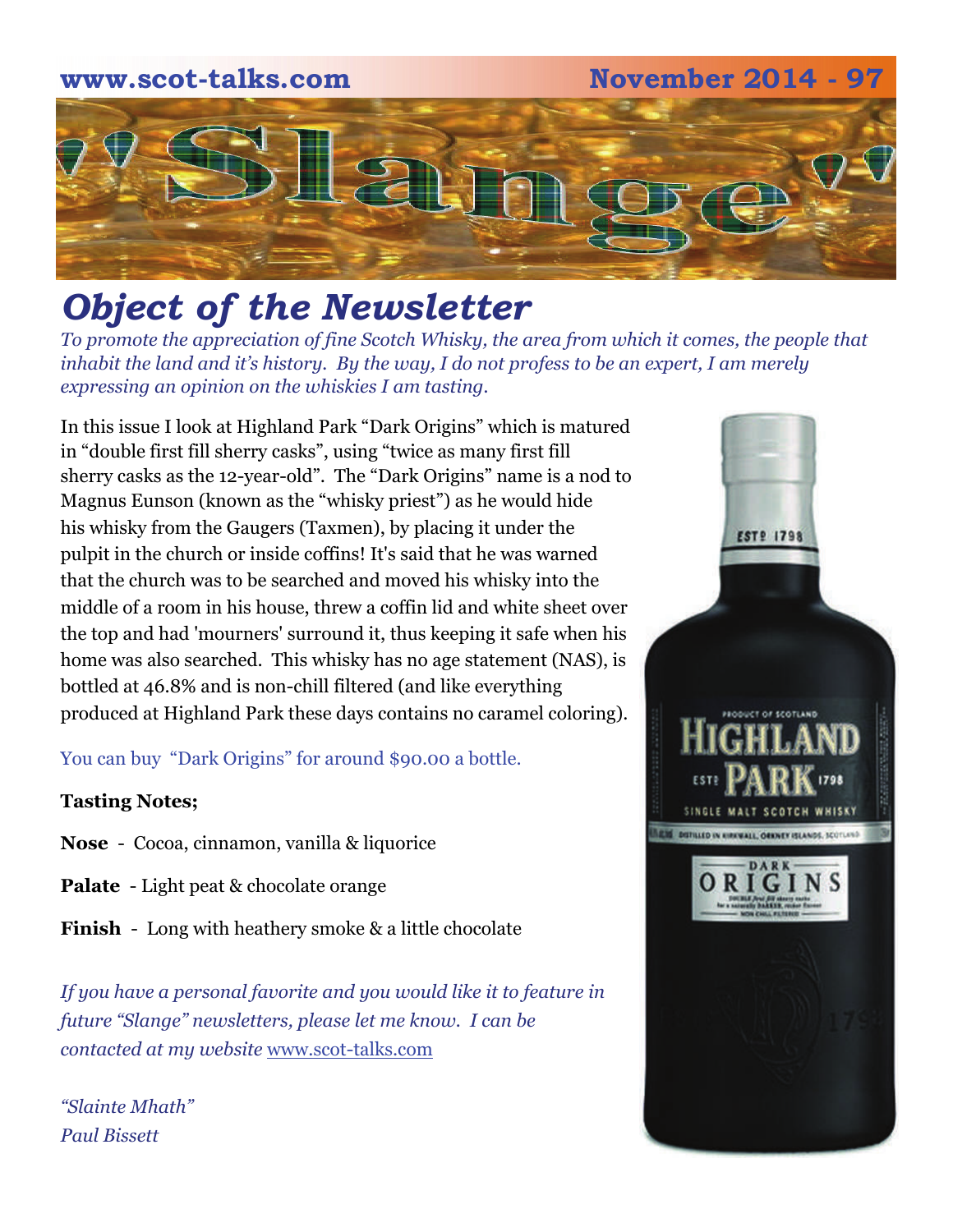

### **HISTORY OF HIGHLAND DRESS - MAINLY THE KILT**  by Nancy A. MacCorkill

Highland dress and the tartan are among the most powerful, romantic and dramatic of all the symbols of Scotland. It has been claimed that 'a man in a [kilt](http://scottish-history.com/www.scotweb.co.uk/kilts) is a man and a half'; there really is something about the wearing of the kilt that confers extra stature on its owner. It is absolutely no coincidence that the kilted 51st Highland Division was rated by the Germans as the most formidable of all the formations they came across during the First World War. Certainly the British government had no doubts on the matter when, after the defeat of Bonnie Prince Charlie, they banned the use of Highland dress and the tartan, which they clearly saw as an incitement to further subversion. Offenders were killed or sent to the colonies. The form of Highland dress has always owed much to the army and it was the Highland regiments which kept the kilt and the tartan alive until at last, in 1782, their use was once more permitted. Before that time, Scots were only permitted to wear any Scottish wear if they joined the British Armed Services. Pipers were permitted to wear their kilt, but usually in a Regimental color. Other service men - most were permitted to wear the Balmoral with their clan badge on it. A high price to pay to wear highland clothes, laying their life on the line to do it.

Nowadays, the kilt is seen as the national dress of Scotland. In fact, it started life as NO SUCH THING, being entirely confined to the Highlands. The Lowlanders, who have always made up the majority of Scots, regarded what they considered a "barbarous" form of apparel with 'loathing' and 'contempt' and conferred the opprobrious term of 'redshanks' on the Highlanders, who were, they reckoned, what we would now term 'blue' with cold. But today anyone with the smallest claim to Scots ancestry (and not a few without) proudly wears the kilt; even Lowland chiefs and their followers vie with their Highland counterparts in a way which their forefathers would have found incomprehensible and appalling.

The kilt itself in its original form was a very basic garment which required neither the trouble of tailoring nor the frequent replacement which a pair of breeches needed. The tartan cloth forming a piece of material some 2 yards in width by 4 or 6 yards in length. This was known variously as the Breacan, the Feileadh Bhreacain and the Feileadh Mor - the big kilt, usually referred to in English as the belted plaid.

To put it on, its owner "put his leather belt on the ground and then placed the material lengthways over it. This he then methodically plaited it in the middle, (suitable to the size of the wearer) over the belt until he had gathered along its length leaving as much at each end as would cover the front of the body, overlapping each other. Lying down on the belt, he would then fold these ends overlapping each other. The plaid being thus prepared, was firmly bound round the loins with a leather belt, in such a manner that the lower side fell down to the middle of the knee joint, and then while there were the foldings behind, the cloth was double before. The upper part was then fastened on the left shoulder with a large brooch, or pin, so as to display to the most advantage the tastefulness of the arrangement, the two ends being sometimes suffered to hang down, but that on the right side, which was of necessity the longest, was more usually tucked under the belt."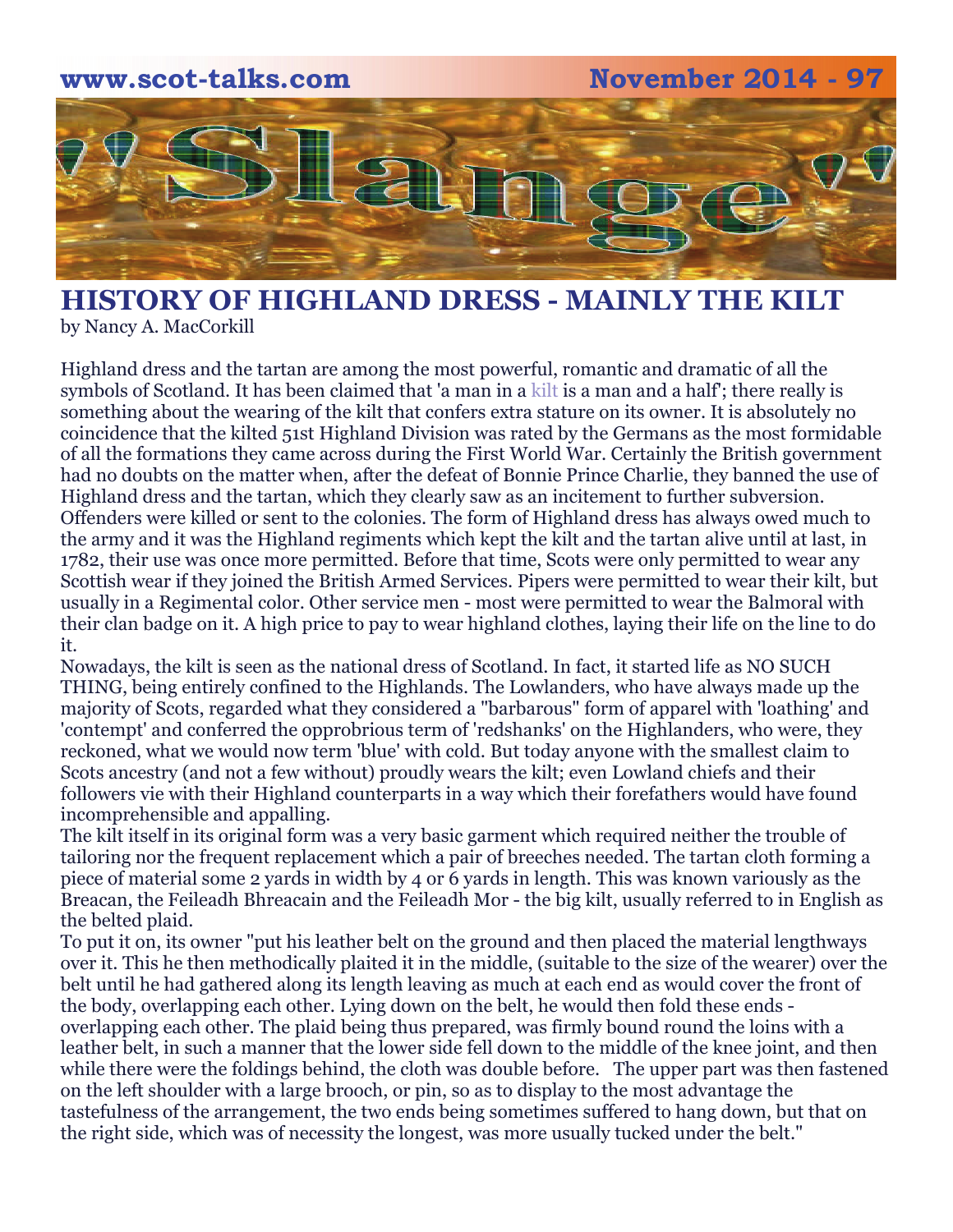# **www.scot-talks.com November 2014 - 97**

Below is a simple guide to help you choose your single malt Whisky, and the flavor notes you should expect from it. Being Scottish I recommend you find a likely candidate and try it in a bar before buying the whole bottle. With each issue of the newsletter I will add in another Whisky to the flavor map. This Issue; "Highland Park Dark Origins.". For more information go to http://highlandpark.co.uk/

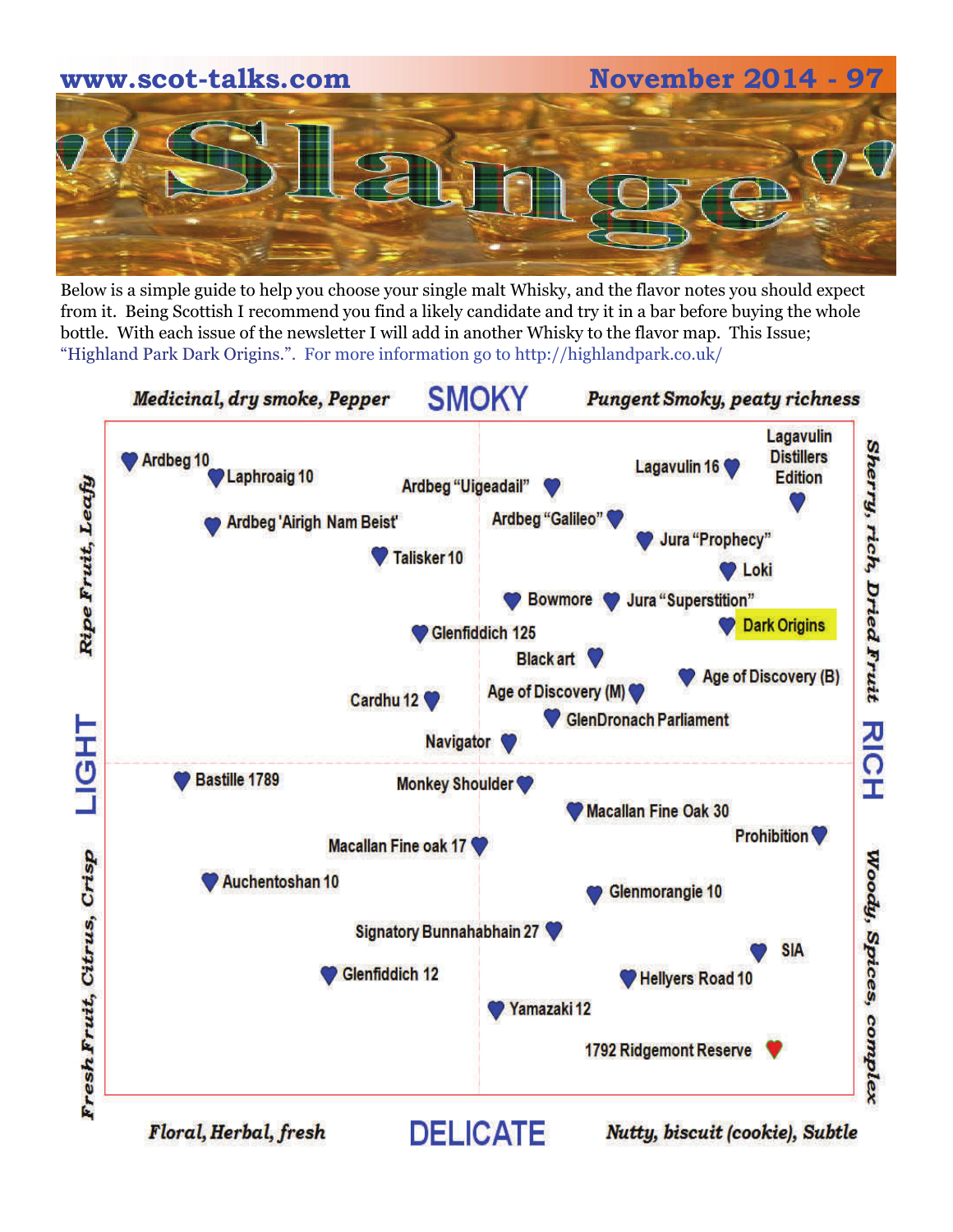## **www.scot-talks.com November 2014 - 97** d F

#### **HISTORY OF HIGHLAND DRESS - MAINLY THE KILT**  Cont.

The belted plaid had many advantages in the Highland climate and terrain. It allowed freedom of movement, it was warm, the upper half could provide a voluminous cloak against the weather, it dried out quickly and with much less discomfort than trousers and if required it could, by the mere undoing of the belt, provide a very adequate overnight blanketing. The tightly woven wool proved almost completely waterproof, something the lose woven wool of today -- is not. When complete freedom of action was required in battle it was easily discarded, and one famous Highland clan battle, that between the Frasers the MacDonalds and Camerons in 1544, is known as Blar-na-Leine, which can be translated as 'Field of the Shirts'.

The garment that was (originally) largely, -- that of the people; and lesser leaders) worn a Leine Croich or saffron shirt, in fact a knee-length garment of leather, linen or canvas, heavily pleated and quilted, which provided a surprisingly good defense and which was much more mobile (and less expensive) than contemporary plate armour. This form of dress in to be seen on West Highland tombstones right up to the early seventeenth century, worn with a high conical helmet and the great two-handed claymore. For ordinary wear the kilt may be made of tartan or tweed and may be box-pleated or knife-pleated (as are most); for dress wear it should be of the dress tartan of the Clan. If the Clan posses one. The kilt should be worn with the lower edges reaching not lower than the centre of the knee-cap.

The ordinary or everyday jacket and vest worn with the kilt, should be made of tweed, home-spun (usually wool) or lighter weight for summer, or other suitable material preferably with horn buttons.

The sporran, or purse, may be made of leather for day wear; the head and skin of the badger, seal, ermine or other light and dark coloured skins for evening. (The kilt having no pockets, the sporran was evolved by necessity). Hose for daywear can be a white or oatmeal color, for evening they should be tartan to match the kilt, fine knit, woven or cut from the piece. Garters are usually of wool or worsted, and knotted with a garter knot, the end or flashes handing below the overturn. At present elastic garters with tartan flashes attached are popular. Colours either red, green or navy blue. Instead of a tie, the lace jabot is worn over a plain white shirt, in modern days, some wear the tie but the lace jabot is favored. Lace cuffs are usually sewn or snapped into the jacket. Shoes for evening wear should be light weight and with silver gilt buckles. Gillies or a light weight leather shoe with the appearance of gillies can be worn and are well suited to dancing the Country Dances. Shoes for daywear any color leather that compliments the kilt.

The "Balmoral" style bonnet is the most popular style of headwear. And it approximates more closely to the old broad bonnet of the Highlander. It is generally dark blue, green, and brown in color, and may have a pom-pom (usually) of red. The bonnet should display the crest buckle and strap in silver of the wearer, (if he is entitled to wear one - if he is in fact, a member of that clan). Under no circumstances should ordinary clansmen wear the crest without the strap and buckle which indicates that the wearer is merely displaying the topmost part of his chief's crest in the strap and buckle.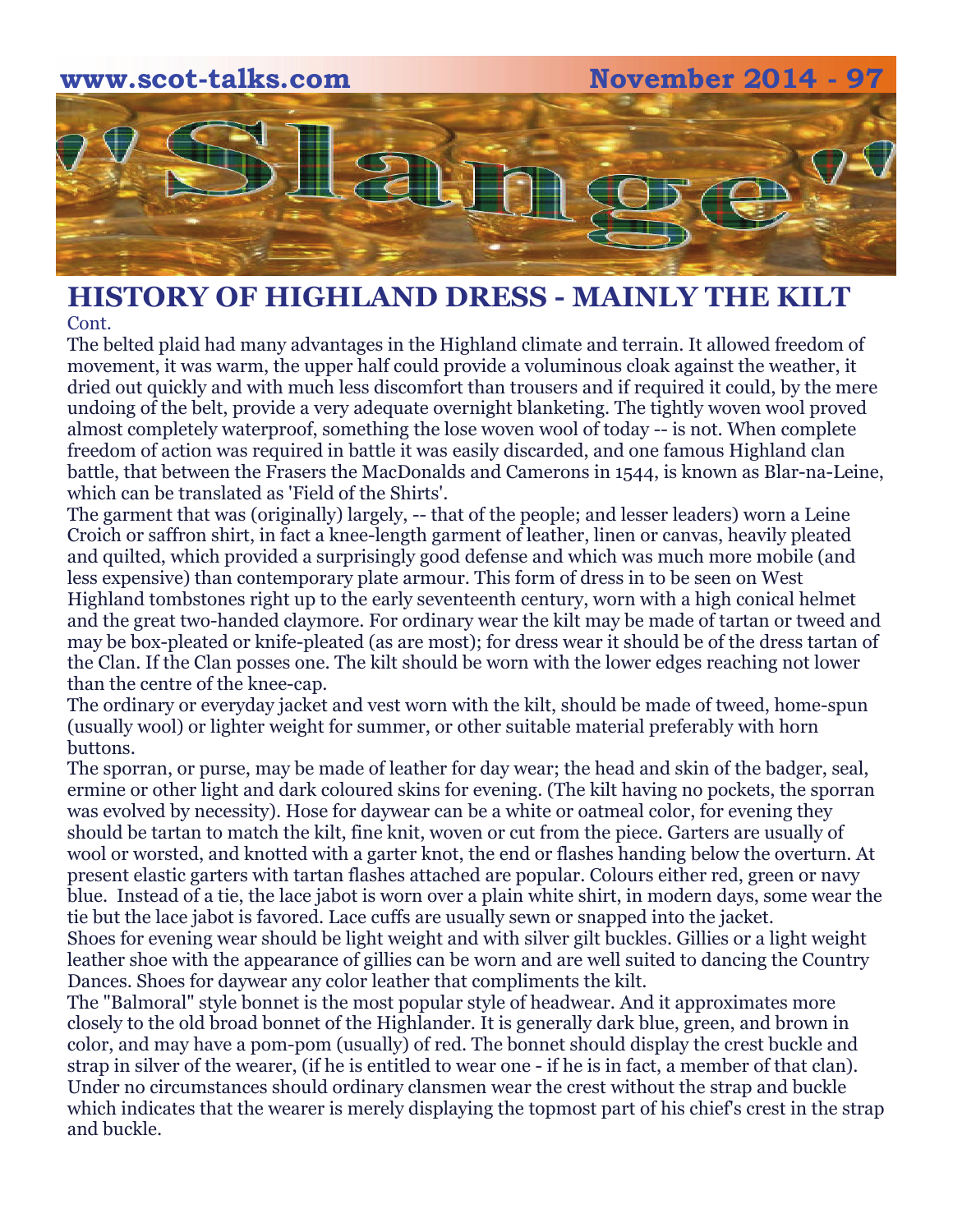### **www.scot-talks.com November 2014 - 9**  $\geq$

#### **HISTORY OF HIGHLAND DRESS - MAINLY THE KILT**  Cont.

Only the Chief of the Clan is entitled to wear the full Crest. The diced (or orange checkered) band around the base of the Balmoral indicates loyalty to the House of Hanover, i.e. the King/Queen of England. Highlanders generally do NOT wear the diced Balmoral, but choose to wear the plain dark blue bonnet; many lowlanders may choose wear the diced cap as they are intermingled with English blood and loyalties. Some Lowlanders also will not wear the diced cap. It is a matter of loyalties as some Lowlanders and Highlanders are loyal to the highlands, and would not wear the diced cap, even after all these years.

The wearing of a dirk, although not necessary, is generally carried in the loop on the kilt, at the waist, made for the dirk. A sgian-dubh, (or small dagger) however, is carried in the right hand stocking on all occasions. The kilt is male attire and should NEVER be worn by the ladies, except Highland dancer lassies.

As it happens, pre-nineteenth century portraits of the chiefs and lairds painted in tartan are remarkably few; in general, apart from those wearing kilted military uniforms, they preferred to have their pictures painted in ordinary dress of the time.

The Feileadh Beg, or little kilt, is what is worn today. In essence it consists of the lower part of the old belted plaid with the pleats sewn in at the back and neatly tailored (knife pleated), the ends of the kilt's two aprons being drawn across the front of the body and secured usually by buckle and strap. This form of dress may have existed earlier, but there is no sign of it before 1725. It is a severe shock to many people to find that the "little kilt's originator may well have been an Englishman, one Rawlinson, who was employed as the manager of an iron smelting works in Lochaber who adapted it, to allow more freedom of movement for his workers. (Probably so they could work faster being the concerned English they were). Be that as it may, it is this form of garment which is now firmly taken as being the kilt.

Identification at any distance of differing clans was due largely to the wearing of the various clan plant-badges of which, it will be noticed, is a considerable feature by an easily visible token in the bonnet so as to allow other clan members to know who their clan, septs and friends were in a battle. This plant-badge was worn on the bonnet or Balmoral.

During the Jacobite uprising the white cockade (from the French cocarde or the Old French coquarde meaning "vain, or cocky"). It was worn in the bonnet to identify supporters of Bonnie Prince Charlie. The modern, armorially correct fashion for a clansman of wearing (the upper portion) of his chief's crest within a buckle and strap displaying the motto as a silver cap badge, as stated earlier, only the Chief of the clan can wear the complete crest.

Today, tartans abound and it is an unfortunate person indeed who will not be told by the tartan shops that he or she indeed can buy 'their' tartan. The ascribing of a vast plethora of names to membership of various clans has long been an industry in itself - luckily there is insufficient time or space here to enter into that particular subject!

The convention has now been adopted that it is the chief of the clan - assuming that there is one who lays down who belongs to his clan and what is it's tartan.